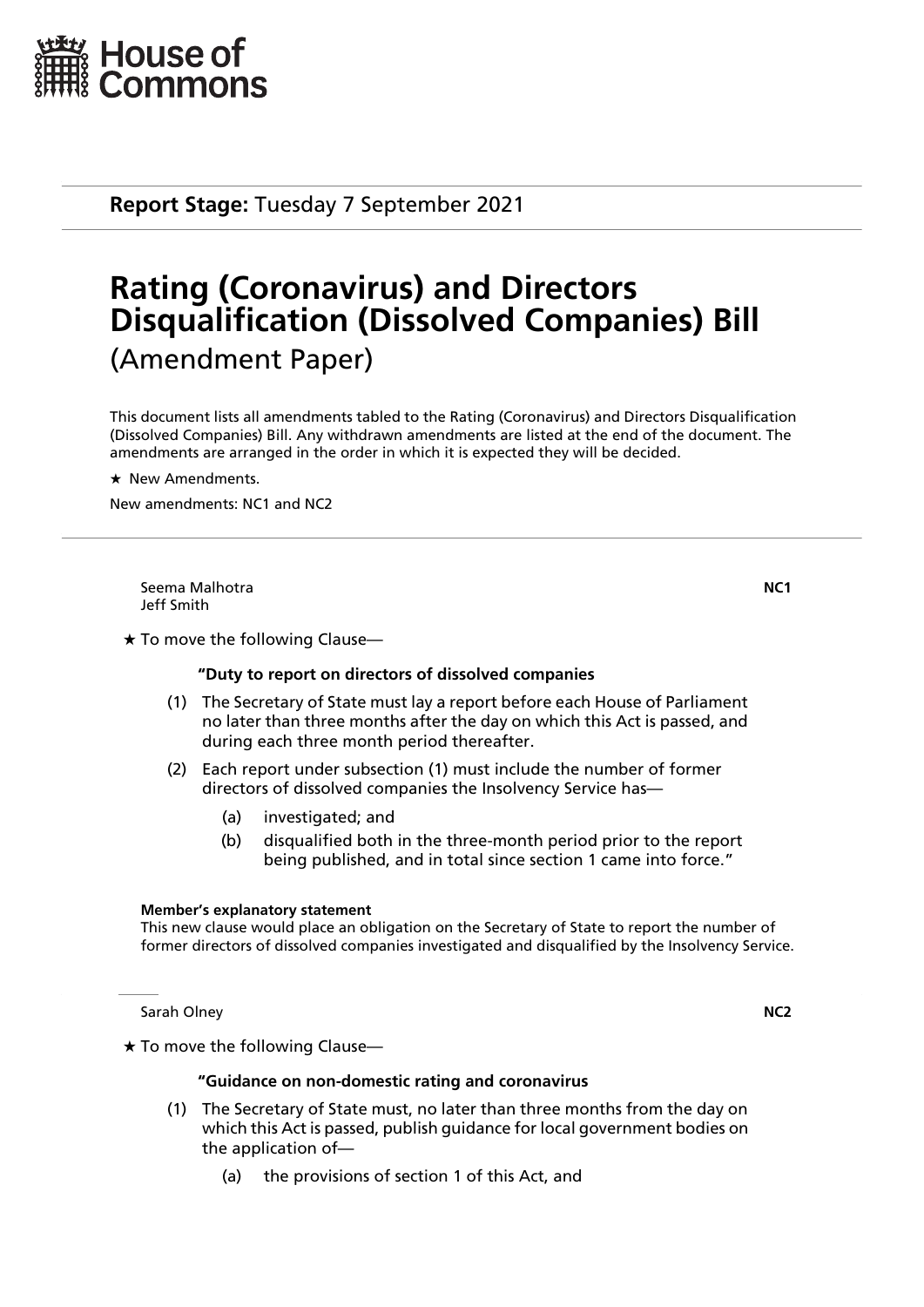- (2) In preparing the guidance the Secretary of State must consult—
	- (a) independent experts, and
	- (b) representatives of companies whose non-domestic ratings determinations are affected by section 1."

#### **Member's explanatory statement**

This new clause would require the Secretary of State to publish guidance to local government bodies on the application of the provisions of section 1 of this act. This guidance must be prepared following consultation of independent experts and businesses whose business rates appeals are affected by section 1.

Secretary Robert Jenrick **1**

Clause 1, page 1, line 2, for "an English" substitute "a rating"

#### **Member's explanatory statement**

This amendment and Amendments 2 to 6 extend the application of Clause 1 to non-domestic rating lists compiled for the purposes of business rates in Wales (as well as lists for England).

Secretary Robert Jenrick **2**

Clause 1, page 1, line 5, for "an English" substitute "a rating"

# **Member's explanatory statement**

See the explanatory statement for Amendment 1.

Secretary Robert Jenrick **3**

Clause 1, page 1, line 8, for "an English" substitute "a rating"

**Member's explanatory statement** See the explanatory statement for Amendment 1.

Secretary Robert Jenrick **4**

Clause 1, page 2, leave out lines 22 and 23

**Member's explanatory statement** See the explanatory statement for Amendment 1.